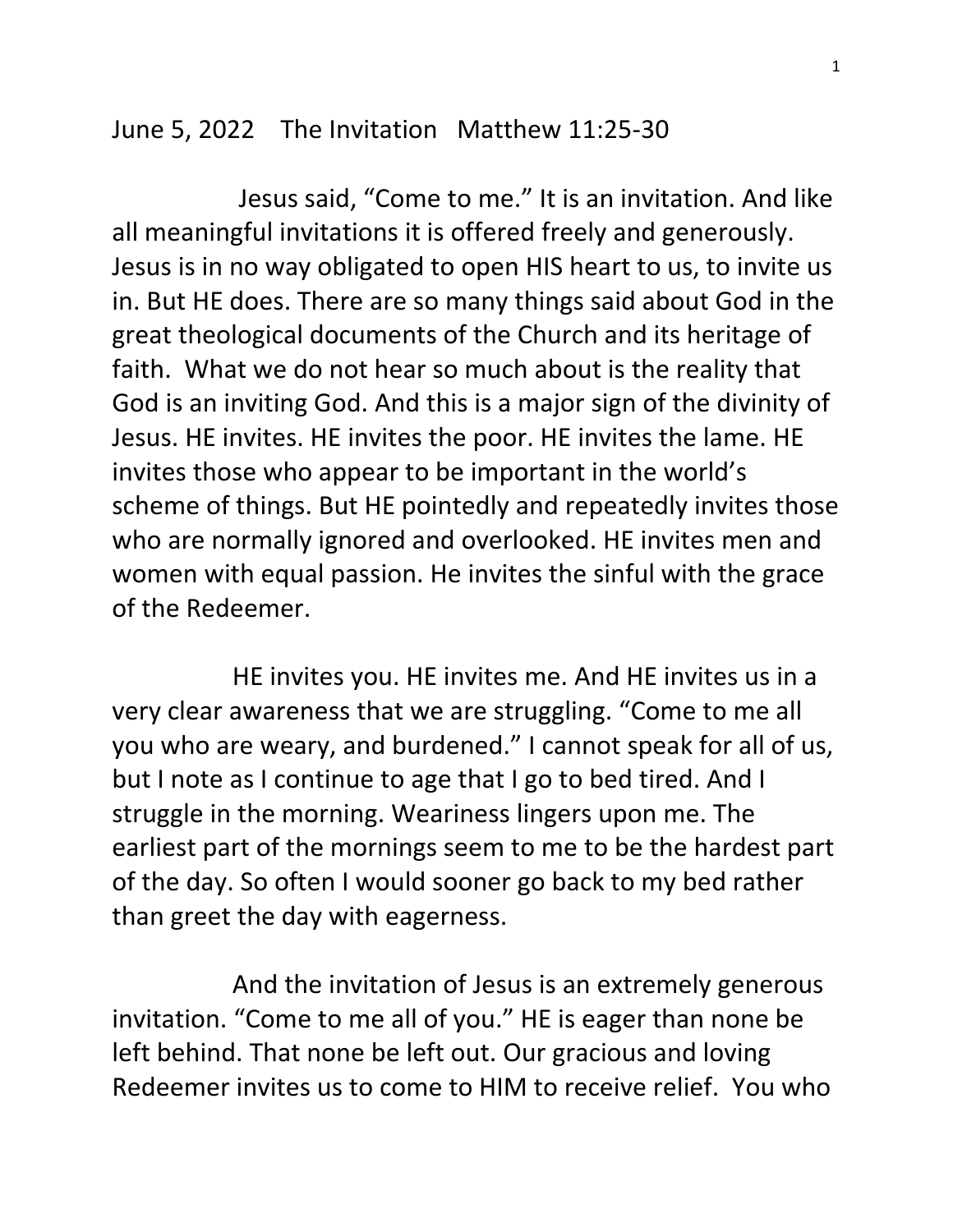are weary. YOU who are burdened. The KJV uses different words that make oh so clear what Jesus is offering. "Come to me, all ye that labour and are heavy laden." Is it not the work of life that wearies us so? The list of things that must be done. The list of places we need to go. The constant problem of getting it all in, all done. The day is not long enough. Our energy is not great enough. And if we are truthful, our energy never was.

 That is the key element. The recognition that it is beyond us to deal with all the labour of the day. All the labour of being heavy laden. Weighed down. Weighed down with the burden of our sin and our sinfulness. And our responsibility. Even when we are wise enough to repent and seek solace in the grace of our Lord, we turn around and repeat our misdeeds. We lose our tempers. We speak carelessly. We talk about bad luck, as though there were no God's design to our lives and our living. We blame others for what is wrong in our own hearts and souls. We blame circumstance as though we had no choice concerning our misdeeds, and the words cast carelessly about.

 And all the time the burden of our sin gets heavier. Harder to carry. Harder to manage. "Come to me. All of you. Come to me," says Jesus. "I will give you rest." There are at least two things we need to take note of. The first is that we need to recognize we are utterly lost. That there is nothing we can do to relieve ourselves of the burden of our sins. Which is to say we need to recognize frankly and honestly the totality of our neediness.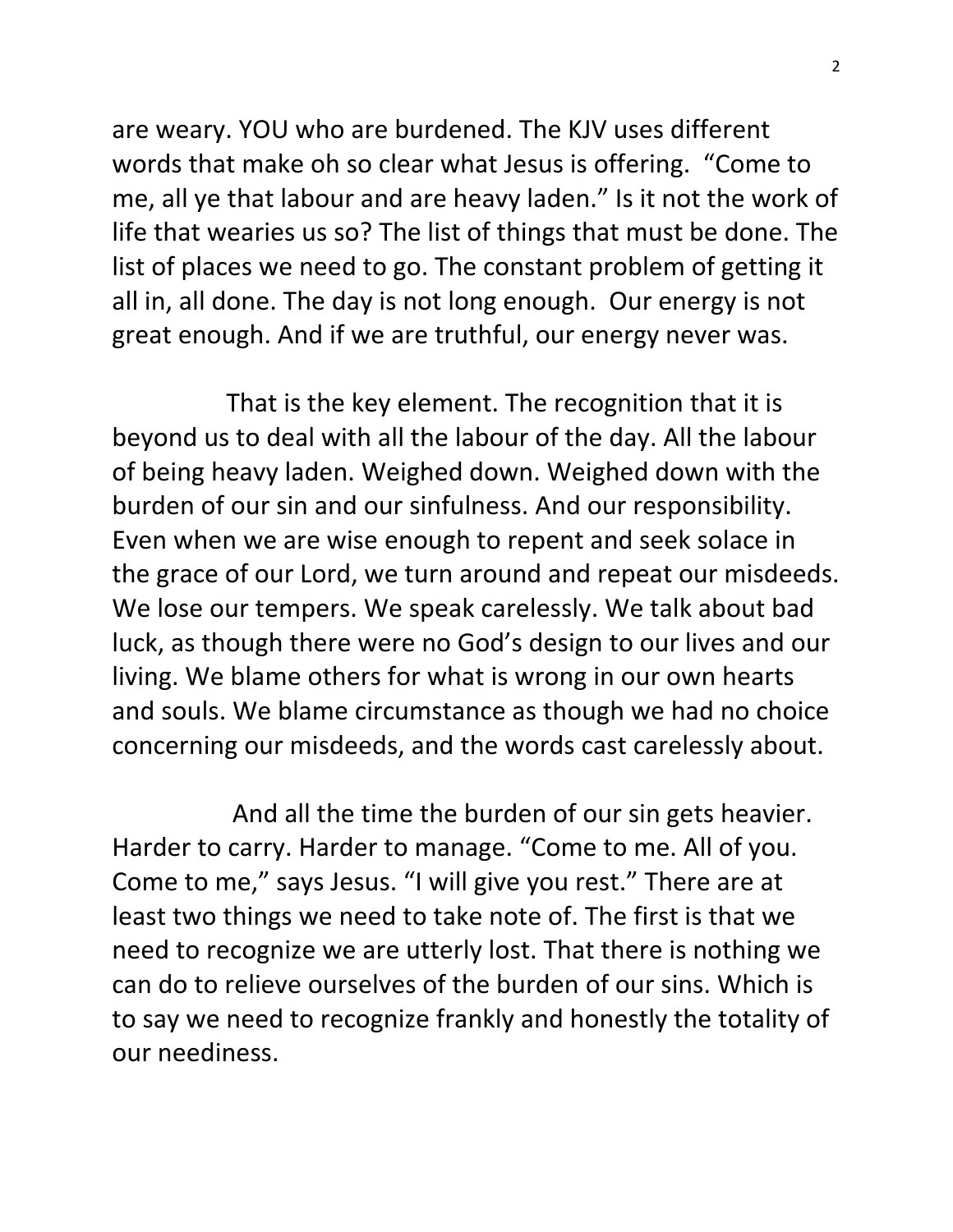Of course the second thing we need to recognize, without apology or limitation is that God has made a way for us in Jesus just as certainly as HE parted the waters of the Red sea to free the Hebrew slaves of their Egyptian masters. And their desire for revenge. And yes, we are back to the cross and Calvary, and the shed blood of Christ to redeem. We need to accept a truth that often alludes us. That salvation is not something we earn by keeping the rules, by keeping the commandments. It is something we receive as a gift that is given and offered. And we need to recognize that what Jesus did that Friday on the cross was a complete and utter saving of us from the very burdens we carry and the judgement we fear will descend upon us no matter what we do or decide.

 What Jesus did, HE did completely. "It is finished!" HE cried. The penalty for our sins has been paid to the last penny. And there shall not be a second demand beyond HIS sacrifice. We accuse ourselves needlessly. We doubt for want of faith to trust in the Lord and not to our own understanding.

 In verse 29 the invitation turns from salvation to service. "Take my yoke upon you."

There is issued to us a call to submit. To submit to the will of our Lord and Master. To submit our lives to God and whatever shall occur for HE is in charge. To be willing to serve the Lord with all our heart and mind, soul and body. It is perhaps the hardest thing asked of us. To give up the rebelliousness of wanting to be in control. To let God's will be done in us, and around us, and for us.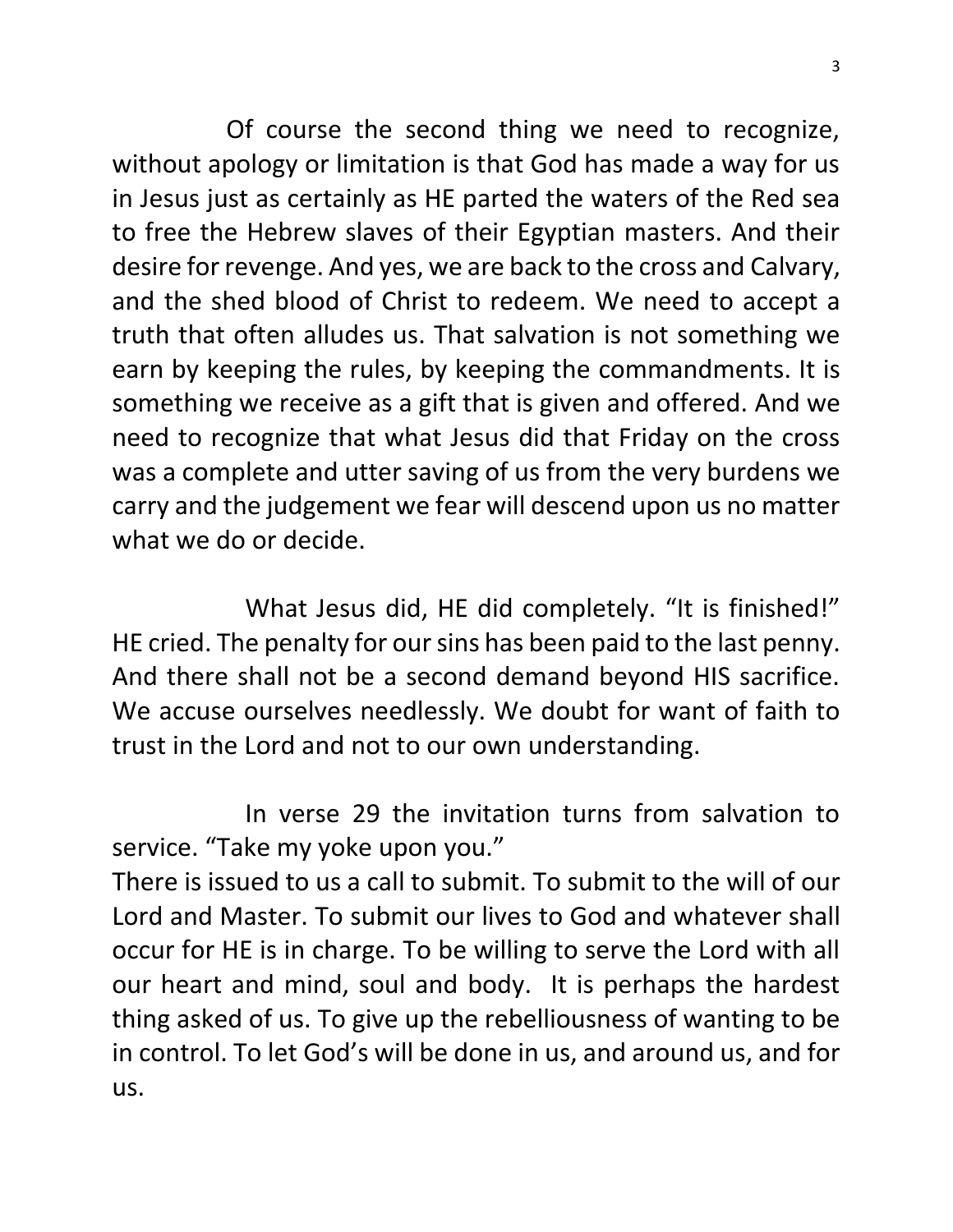In Romans 12, verses 1 and 2 we read, "I urge you…in view of God's mercy, to offer your bodies as living sacrifices, holy and pleasing to God…this is your spiritual act of worship. Do not conform any longer to the pattern of this world, but be transformed by the renewing of your mind. Then you will be able to test and approve what God's will is…HIS good pleasing and perfect will."

 Jesus says, "And learn from me." As we acknowledge God's leadership in every area of our lives, HE trains us in HIS ways. We are HIS people. We are HIS people, and the sheep of HIS pasture. Cared for. Shepherded. Neither under the control of the whims of chance or the choices we might make just on our own. We find our place in creation. We find our place in God's world.

 Jesus says, "For I am meek and lowly in heart." This is not about being ordered about at the will of the church, nor the will of the clergy who serve in the church. It is about learning to imitate the example of Jesus. HE washed the feet of the disciples. Peter objected because what Jesus was doing was taking upon HIMSELF the work of the lowliest household servant. One without power and privilege. It is part of what we are to actually learn and practice. To love and care for one another as though we were all of one family. Cherished and cherishing. Putting ourselves at the service of the neediest among us. Caring for one another as members of the family of God.